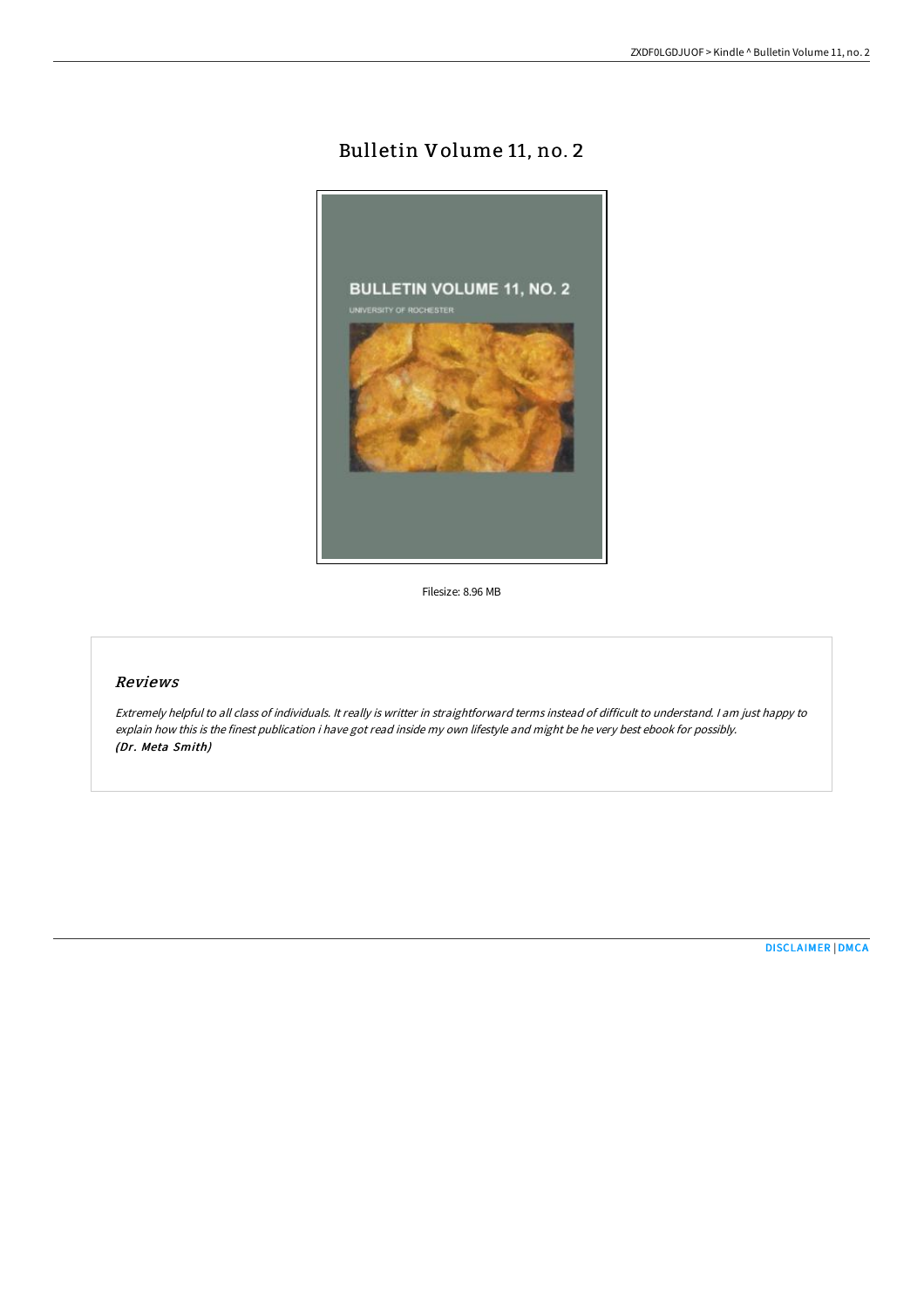## BULLETIN VOLUME 11, NO. 2



To read Bulletin Volume 11, no. 2 eBook, please follow the web link under and save the ebook or get access to additional information that are related to BULLETIN VOLUME 11, NO. 2 ebook.

RareBooksClub. Paperback. Book Condition: New. This item is printed on demand. Paperback. 40 pages. Dimensions: 9.7in. x 7.4in. x 0.1in.This historic book may have numerous typos and missing text. Purchasers can usually download a free scanned copy of the original book (without typos) from the publisher. Not indexed. Not illustrated. 1915 edition. Excerpt: . . . W. 1oth St. , Erie, Pa. Manley Glenn Osterhoudt, Olean, N. Y. Charles N. Perrin, 1 too Seneca St., Buffalo, N. Y. Charles Lee Pierce, 1771 St. Paul St., Rochester, N. Y. Martin J. Quinn, 384 West Ferry St., Buffalo, N. Y. Eugene Raines, 11 Elwood Bldg. , Rochester, N. Y. Fred W. Ross, Barnard, N. Y. W. H. Salmon, Defender Photo Co. , Minneapolis, Minn. Prof. CliIon James Sarle, Ph. D. , St. Lawrence University, Canton, N. Y. Raymond Brown Scofield, 16 Lawrence St. , Yonkers, N. Y. C. D. Silvernail, 149 Broadway, New York, N. Y. Joseph H. Sinclair, Calgary, Alberta, Canada. Our latest information. Letters addressed thus have been returned undelivered. Alumni will 1902 Clarence Delos Spaulding, Castle Rock, Wash. Lloyd S. Tenny, Orlando, Fla. Ward V. Tolbert, 45 Cedar St. , New York, N. Y. Ernest L. White, 97 Alliance Ave. , Rochester, N. Y. NONGRADUATES Judson Hartwell Boughton, Pierce Bldg. , St. Louis, Mo. Albert John Corris, 178 Alameda St. , Rochester, N. Y. H. W. Davison, 75 Oriole St. , Rochester, N. Y. Rev. Charles A. Decker, 211 W. Wayne St. , South Bend, Ind. George Cornelius Driscoll, M. D. , 348 Lexington Ave. , Rochester, N. Y. Edward Francis Feeley, 180 Lexington Ave. , Rochester, N. Y. Joseph William Hayes, 9 Sibley Place, Rochester, N. Y. Prof. Conrad Henry Moehlmann, 45 Mulberry St. , Rochester, N. Y. Homer A. Post, Manchester, N. Y. Ruden...

 $\mathbb{R}$ Read [Bulletin](http://techno-pub.tech/bulletin-volume-11-no-2.html) Volume 11, no. 2 Online

 $\mathbb{B}$ [Download](http://techno-pub.tech/bulletin-volume-11-no-2.html) PDF Bulletin Volume 11, no. 2